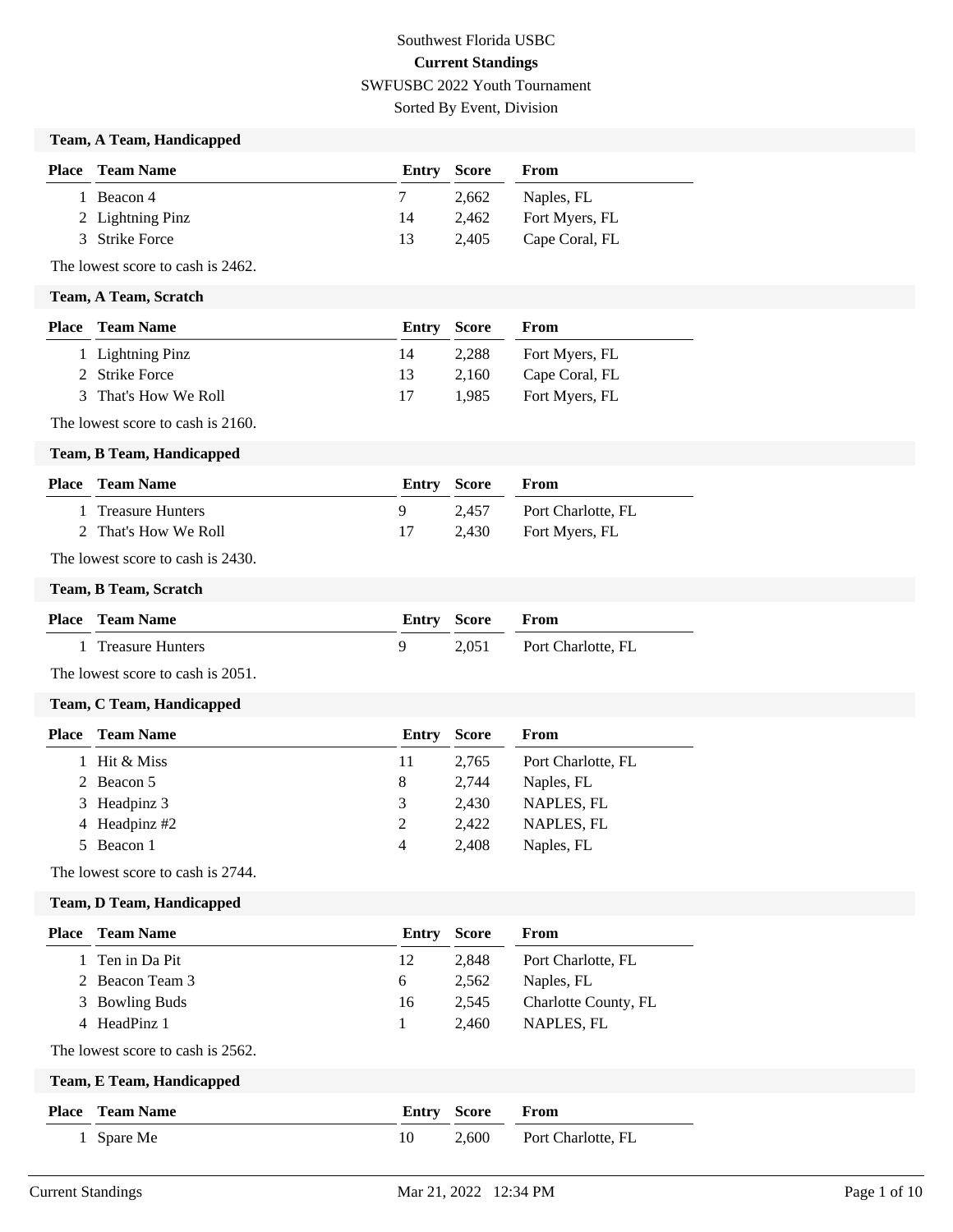# Southwest Florida USBC **Current Standings** SWFUSBC 2022 Youth Tournament Sorted By Event, Division

The lowest score to cash is 2600.

#### **Team, E Team, Scratch**

| <b>Place</b> Team Name | <b>Entry Score From</b> |                            |
|------------------------|-------------------------|----------------------------|
| 1 Bowling Buds         |                         | 1,646 Charlotte County, FL |

The lowest score to cash is 1646.

#### **Team, F Team, Handicapped**

| <b>Place – Team Name</b> |               | Entry Score | From                 |
|--------------------------|---------------|-------------|----------------------|
| 1 The Bowling Stones     | 18            | 2.564       | Port Charlotte, FL   |
| 2 Beacon Team 2          | $\mathcal{D}$ | 2.532       | Naples, FL           |
| 3 Girl Power             | 15            | 2.473       | Charlotte County, FL |

The lowest score to cash is 2532.

**Team, F Team, Scratch**

| <b>Place</b> Team Name | <b>Entry Score From</b> |                      |
|------------------------|-------------------------|----------------------|
| 1 Girl Power           | 922                     | Charlotte County, FL |

The lowest score to cash is 922.

#### **Doubles, A Div., Handicapped**

| <b>Place</b> Team Name                          | <b>Entry Score</b> |       | From           |
|-------------------------------------------------|--------------------|-------|----------------|
| 1 Belof Adam L. \ Forthofer Nicholas J.         | 13                 | 1.408 | Cape Coral, FL |
| 2 Rhoney Benson \ Richards Devin                | 14                 | 1.400 | Fort Myers, FL |
| 3 Greenbaum Edison M. \ Williams Ian B.         | 14                 | 1.356 | Fort Myers, FL |
| 4 Forsyth Anthony C. $\hat{\}$ Patz Jennifer L. |                    | 1.079 | Naples, FL     |
|                                                 |                    |       |                |

The lowest score to cash is 1400.

#### **Doubles, B Div., Handicapped**

|    | <b>Place</b> Team Name                       | Entry | <b>Score</b> | <b>From</b>        |
|----|----------------------------------------------|-------|--------------|--------------------|
|    | 1 Hollopeter Grace R. \ Hagler Katarina L.   | 17    | 1,318        | Fort Myers, FL     |
|    | 2 Tague Evan J. \Tague Logan T.              | 9     | 1,301        | Port Charlotte, FL |
|    | 3 Robson Gabriel J. \ Stouffer Mackenzy R.   | 13    | 1,294        | Cape Coral, FL     |
|    | 4 Catropa Connor J. \Ryan Jacob J.           | 11    | 1,271        | Port Charlotte, FL |
|    | 5 Patz Brian T. $\setminus$ Tutin Charles B. | 7     | 1,210        | Naples, FL         |
|    | 6 Conwi Olivia I. \ Desfosse Jaryd J.        | 9     | 1,195        | Port Charlotte, FL |
|    | 7 Huckestein Jonah E. \ Pierce Brendon C.    | 2     | 1,186        | NAPLES, FL         |
| 8. | Salender Tanner G. \ Johnson Terry J.        | 17    | 1,158        | Fort Myers, FL     |
| 9  | Grieser Aimee L. $\setminus$ Mellert R J     | 8     | 1.089        | Naples, FL         |

The lowest score to cash is 1301.

**Doubles, C Div., Handicapped**

| <b>Place</b> Team Name                 | Entry | <b>Score</b> | From               |
|----------------------------------------|-------|--------------|--------------------|
| 1 Bunkley Aidan M. \ Bloom Miklo       | 12    | 1.344        | Port Charlotte, FL |
| 2 Sebold Tyler J. \ Porter Gavin D.    | 3     | 1.299        | NAPLES, FL         |
| 3 Redmond Landon S. \ Redmond Gaige H. | 6     | 1.286        | Naples, FL         |
| 4 Mohler Brandon A. \ White Samantha   | 4     | 1.275        | Naples, FL         |
| 5 Ford Dustin W. \Loor Matthew         | 3     | 1.271        | NAPLES, FL         |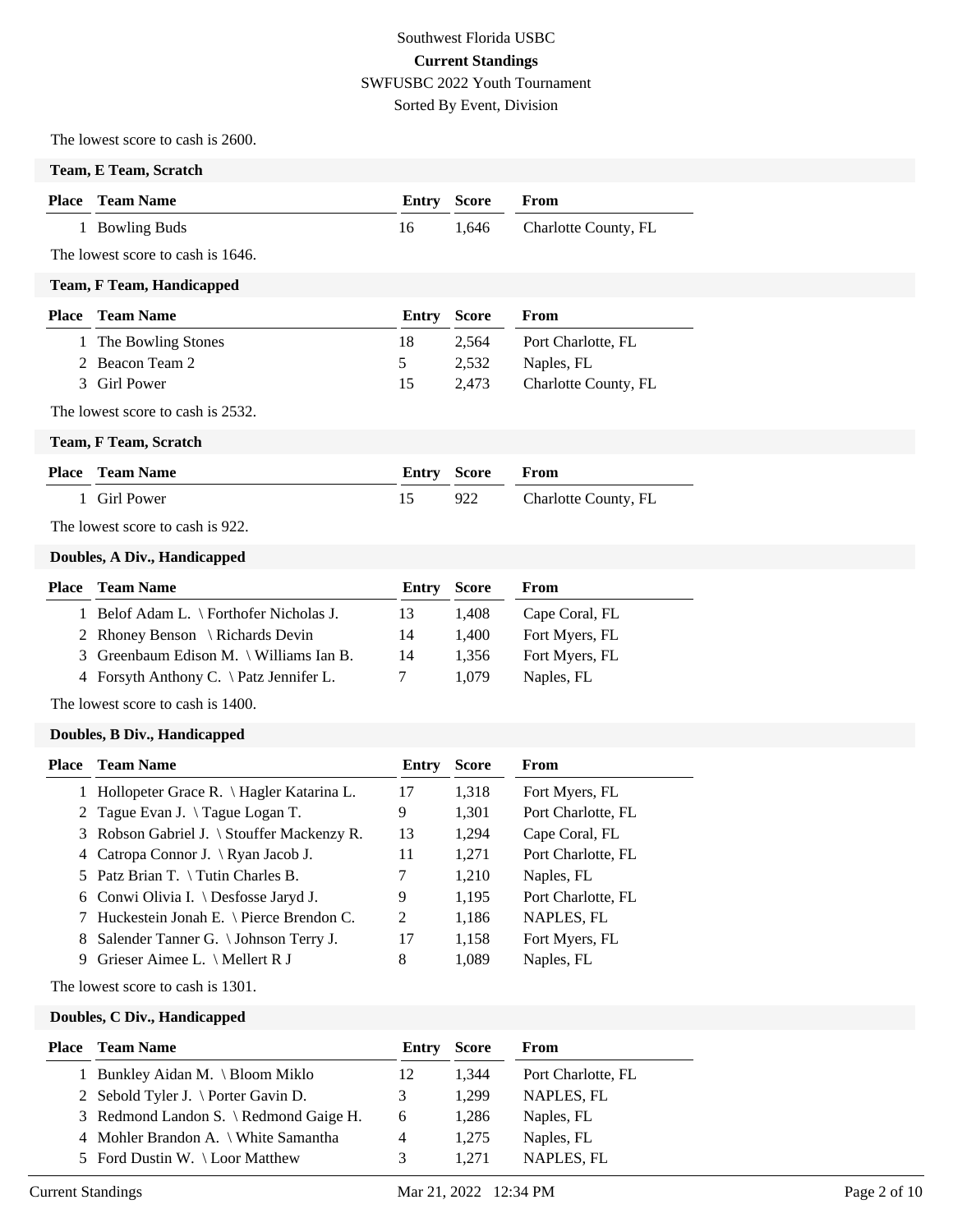Sorted By Event, Division

# **Doubles, C Div., Handicapped**

| <b>Place</b> Team Name                                           | <b>Entry Score From</b> |  |
|------------------------------------------------------------------|-------------------------|--|
| 6 Frazier Hayden Chase \ Frazier Gavin Curtis 4 1,111 Naples, FL |                         |  |

The lowest score to cash is 1299.

### **Doubles, D Div., Handicapped**

| Place Team Name                        | Entry | <b>Score</b> | From                 |
|----------------------------------------|-------|--------------|----------------------|
| 1 Sylva Roman E. \ Pleskin Sean M.     | 8     | 1.386        | Naples, FL           |
| 2 Poole Aubree H. \ Martin Azia        |       | 1.329        | NAPLES, FL           |
| 3 Muso Kailey M. \ Ryan Austin R.      | 11    | 1.319        | Port Charlotte, FL   |
| 4 Sylvester Connor J. \ Jones Will N.  | 16    | 1.282        | Charlotte County, FL |
| 5 Jarmolinski Aiden D. \ Fuller Shea   |       | 1.173        | NAPLES, FL           |
| 6 Kitcher Alex \ Stolarczyk Raymond M. | 16    | 1.170        | Charlotte County, FL |
|                                        |       |              |                      |

The lowest score to cash is 1329.

#### **Doubles, E Div., Handicapped**

| Place | <b>Team Name</b>                        | Entry | <b>Score</b> | From               |
|-------|-----------------------------------------|-------|--------------|--------------------|
|       | 1 Ratigan Jacob J. \ Ratigan Joshua M.  | 10    | 1,387        | Port Charlotte, FL |
|       | 2 Probst Mitchell \ Chaplen Brandyn W.  | 10    | 1,350        | Port Charlotte, FL |
|       | 3 Daletto Gemma N. \ Daletto Cameron J. | 12    | 1.299        | Port Charlotte, FL |
|       | 4 Tanner Celine R. \ Reid Angelo N.     | 6     | 1.292        | Naples, FL         |
|       | 5 Berman Evan A. \ Holly McKenna        |       | 1.284        | Naples, FL         |
|       | 6 Ouinn Abigail J. \ Sebold Lauren A.   |       | 1.125        | NAPLES, FL         |
|       |                                         |       |              |                    |

The lowest score to cash is 1350.

# **Doubles, F Div., Handicapped**

| Entry |                                             | From                 |
|-------|---------------------------------------------|----------------------|
|       | 1.352                                       | Naples, FL           |
| 15    | 1.344                                       | Charlotte County, FL |
| 18    | 1.320                                       | Port Charlotte, FL   |
| 15    | 1.311                                       | Charlotte County, FL |
| 18    | 1.249                                       | Port Charlotte, FL   |
|       | 2 Sylvester Amaya N. $\S$ ylvester Riley J. | Score                |

The lowest score to cash is 1344.

#### **Singles, A Boy, Handicapped**

| Place | Team Name               | Entry | <b>Score</b> | From               |
|-------|-------------------------|-------|--------------|--------------------|
|       | Belof Adam L.           | 13    | 796          | Cape Coral, FL     |
|       | 2 Rhoney Benson         | 14    | 686          | Fort Myers, FL     |
| 3     | Desfosse Jaryd J.       | 9     | 683          | Port Charlotte, FL |
|       | 4 Forthofer Nicholas J. | 13    | 675          | Cape Coral, FL     |
|       | Richards Devin          | 14    | 654          | Fort Myers, FL     |
|       | 6 Ford Dustin W.        | 3     | 653          | NAPLES, FL         |
|       | Forsyth Anthony C.      | 7     | 652          | Naples, FL         |
| 8     | Greenbaum Edison M.     | 14    | 598          | Fort Myers, FL     |
| 9.    | Ryan Jacob J.           | 11    | 591          | Port Charlotte, FL |
| 10    | Tutin Charles B.        | 7     | 587          | Naples, FL         |
| 11    | Tague Logan T.          | 9     | 569          | Port Charlotte, FL |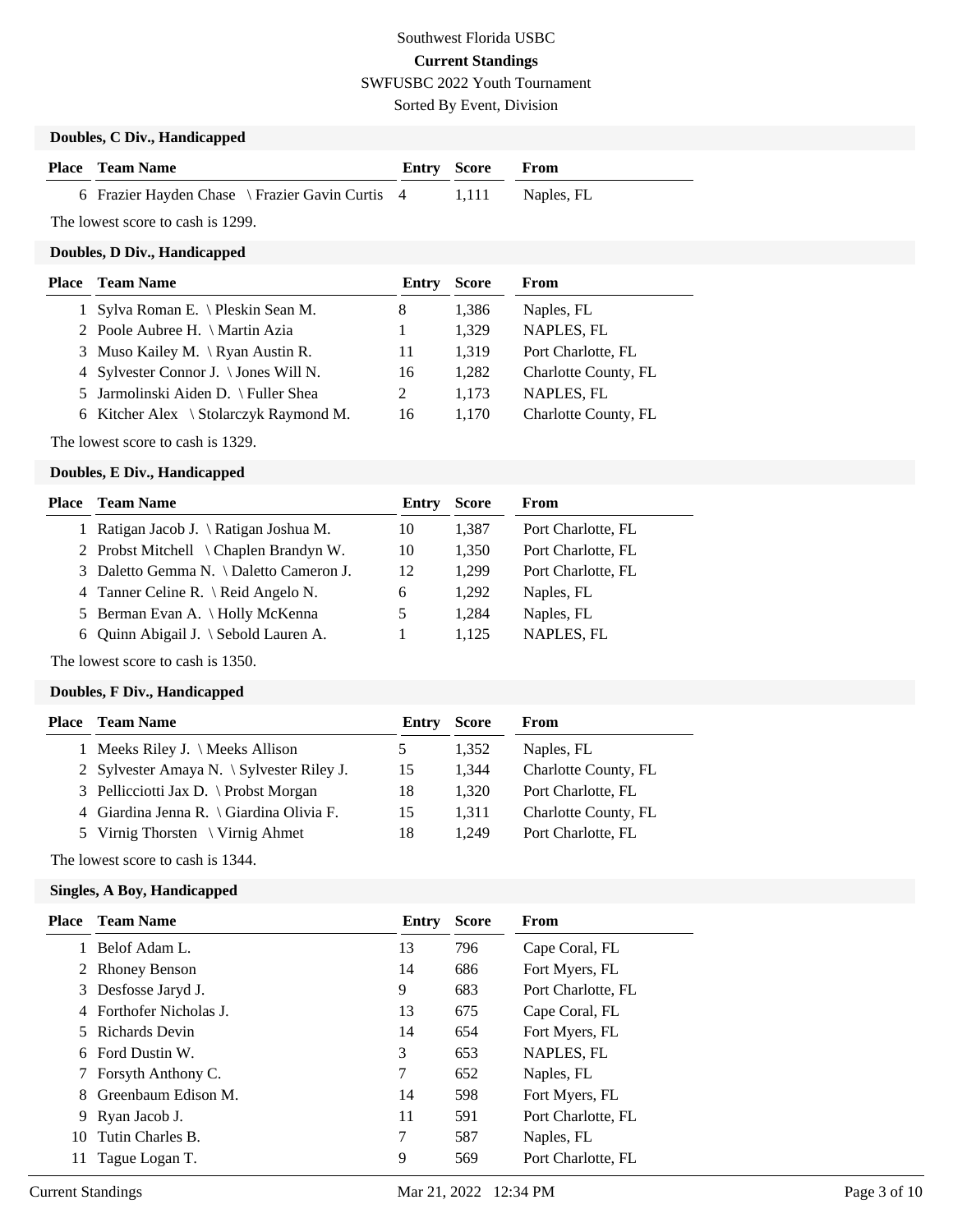Sorted By Event, Division

# **Singles, A Boy, Handicapped**

| <b>Place</b> Team Name | Entry Score |     | From       |
|------------------------|-------------|-----|------------|
| 12 Mellert R J         |             | 552 | Naples, FL |
| 13 Huckestein Jonah E. |             | 544 | NAPLES, FL |

The lowest score to cash is 686.

#### **Singles, A. Girl, Handicapped**

| <b>Place</b> Team Name | <b>Entry Score</b> |     | From           |
|------------------------|--------------------|-----|----------------|
| 1 Hagler Katarina L.   |                    | 703 | Fort Myers, FL |
| 2 Martin Azia          |                    | 632 | NAPLES. FL     |
| 3 Patz Jennifer L.     |                    | 608 | Naples, FL     |

The lowest score to cash is 632.

#### **Singles, B Boy, Handicapped**

| Place | <b>Team Name</b>     | Entry | <b>Score</b> | From               |
|-------|----------------------|-------|--------------|--------------------|
|       | Sebold Tyler J.      | 3     | 711          | NAPLES, FL         |
|       | Williams Ian B.      | 14    | 641          | Fort Myers, FL     |
|       | 3 Ryan Austin R.     | 11    | 633          | Port Charlotte, FL |
|       | 4 Salender Tanner G. | 17    | 594          | Fort Myers, FL     |
|       | 5 Patz Brian T.      |       | 576          | Naples, FL         |
|       | 6 Johnson Terry J.   | 17    | 573          | Fort Myers, FL     |
|       | 7 Redmond Landon S.  | 6     | 547          | Naples, FL         |

The lowest score to cash is 641.

### **Singles, B Girl, Handicapped**

|      | <b>Place – Team Name</b> |     | <b>Entry Score From</b> |                |
|------|--------------------------|-----|-------------------------|----------------|
|      | 1 White Samantha         | 4   | 626                     | Naples, FL     |
|      | 2 Stouffer Mackenzy R.   | 13. | 619                     | Cape Coral, FL |
| $-1$ |                          |     |                         |                |

The lowest score to cash is 619.

#### **Singles, C Boy, Handicapped**

| Place                        | <b>Team Name</b>                 | <b>Entry Score</b> |              | From                 |
|------------------------------|----------------------------------|--------------------|--------------|----------------------|
|                              | Pierce Brendon C.                | 2                  | 722          | NAPLES, FL           |
| 2                            | Stolarczyk Raymond M.            | 16                 | 656          | Charlotte County, FL |
| 3                            | Pleskin Sean M.                  | 8                  | 651          | Naples, FL           |
| 4                            | Robson Gabriel J.                | 13                 | 635          | Cape Coral, FL       |
| 5.                           | Jones Will N.                    | 16                 | 620          | Charlotte County, FL |
| 6                            | <b>Frazier Gavin Curtis</b>      | $\overline{4}$     | 592          | Naples, FL           |
|                              | <b>Fuller Shea</b>               | 2                  | 581          | NAPLES, FL           |
| 8                            | Bunkley Aidan M.                 | 12                 | 573          | Port Charlotte, FL   |
| 9                            | Mohler Brandon A.                | $\overline{4}$     | 572          | Naples, FL           |
| 10                           | Frazier Hayden Chase             | $\overline{4}$     | 558          | Naples, FL           |
|                              | The lowest score to cash is 656. |                    |              |                      |
| Singles, C Girl, Handicapped |                                  |                    |              |                      |
| <b>Place</b>                 | <b>Team Name</b>                 | Entry              | <b>Score</b> | From                 |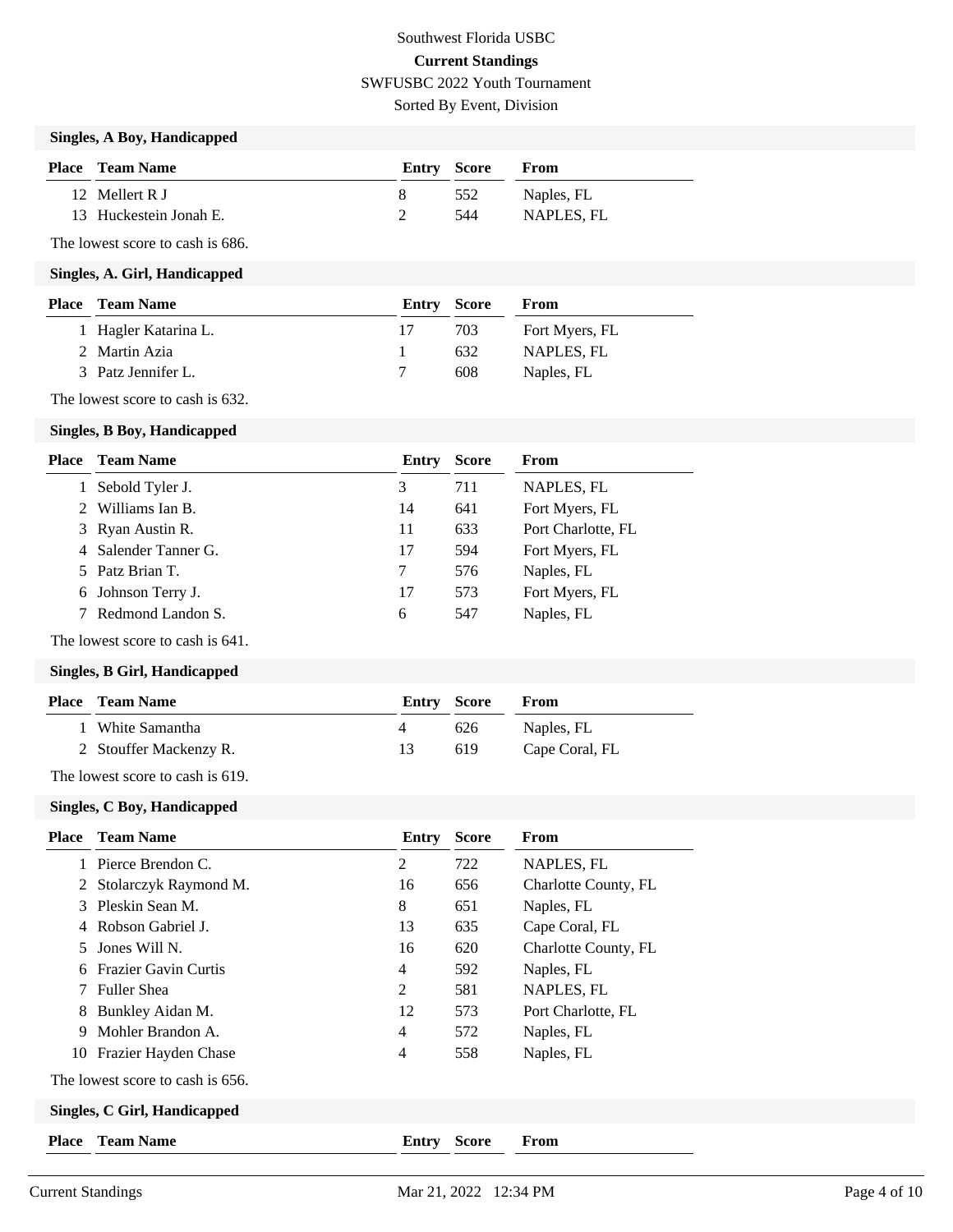Sorted By Event, Division

# **Singles, C Girl, Handicapped**

| <b>Place</b> Team Name | Entry Score |      | <b>From</b>        |
|------------------------|-------------|------|--------------------|
| 1 Conwi Olivia I.      |             | 703. | Port Charlotte, FL |
| 2 Grieser Aimee L.     |             | 629  | Naples, FL         |

The lowest score to cash is 629.

#### **Singles, D Boy, Handicapped**

| Place | <b>Team Name</b>    | Entry | <b>Score</b> | From                 |
|-------|---------------------|-------|--------------|----------------------|
|       | Ratigan Jacob J.    | 10    | 761          | Port Charlotte, FL   |
|       | 2 Catropa Connor J. | 11    | 735          | Port Charlotte, FL   |
|       | 3 Kitcher Alex      | 16    | 700          | Charlotte County, FL |
|       | 4 Tague Evan J.     | 9     | 654          | Port Charlotte, FL   |
|       | 5 Porter Gavin D.   | 3     | 636          | NAPLES, FL           |
|       | 5 Loor Matthew      | 3     | 636          | NAPLES, FL           |
|       | Berman Evan A.      | 5     | 619          | Naples, FL           |
| 8.    | Chaplen Brandyn W.  | 10    | 603          | Port Charlotte, FL   |
| 9.    | Redmond Gaige H.    | 6     | 600          | Naples, FL           |

The lowest score to cash is 735.

### **Singles, D Girl, Handicapped**

| <b>Place</b> Team Name | Entry Score |     | From           |
|------------------------|-------------|-----|----------------|
| 1 Tanner Celine R.     | h.          | 648 | Naples, FL     |
| 2 Hollopeter Grace R.  |             | 619 | Fort Myers, FL |

The lowest score to cash is 619.

### **Singles, E Boy, Handicapped**

| <b>Place</b> Team Name | Entry | <b>Score</b> | From                 |
|------------------------|-------|--------------|----------------------|
| 1 Sylva Roman E.       | 8     | 815          | Naples, FL           |
| 2 Daletto Cameron J.   | 12    | 757          | Port Charlotte, FL   |
| 3 Sylvester Connor J.  | 16    | 661          | Charlotte County, FL |
| 4 Virnig Ahmet         | 18    | 583          | Port Charlotte, FL   |
| 5 Jarmolinski Aiden D. |       | 536          | NAPLES, FL           |
|                        |       |              |                      |

The lowest score to cash is 757.

#### **Singles, E Girl, Handicapped**

| <b>Place</b> Team Name |    |     | From               |
|------------------------|----|-----|--------------------|
| 1 Muso Kailey M.       | 11 | 663 | Port Charlotte, FL |
| 2 Sebold Lauren A.     |    | 625 | NAPLES. FL         |
| 3 Quinn Abigail J.     |    | 567 | NAPLES, FL         |
|                        |    |     | <b>Entry Score</b> |

The lowest score to cash is 625.

**Singles, F Boy, Handicapped**

| Place | Team Name           |    | <b>Entry Score</b> | From               |
|-------|---------------------|----|--------------------|--------------------|
|       | 1 Probst Mitchell   | 10 | 692                | Port Charlotte, FL |
|       | 2 Ratigan Joshua M. | 10 | 684                | Port Charlotte, FL |
|       | 3 Virnig Thorsten   | 18 | 669                | Port Charlotte, FL |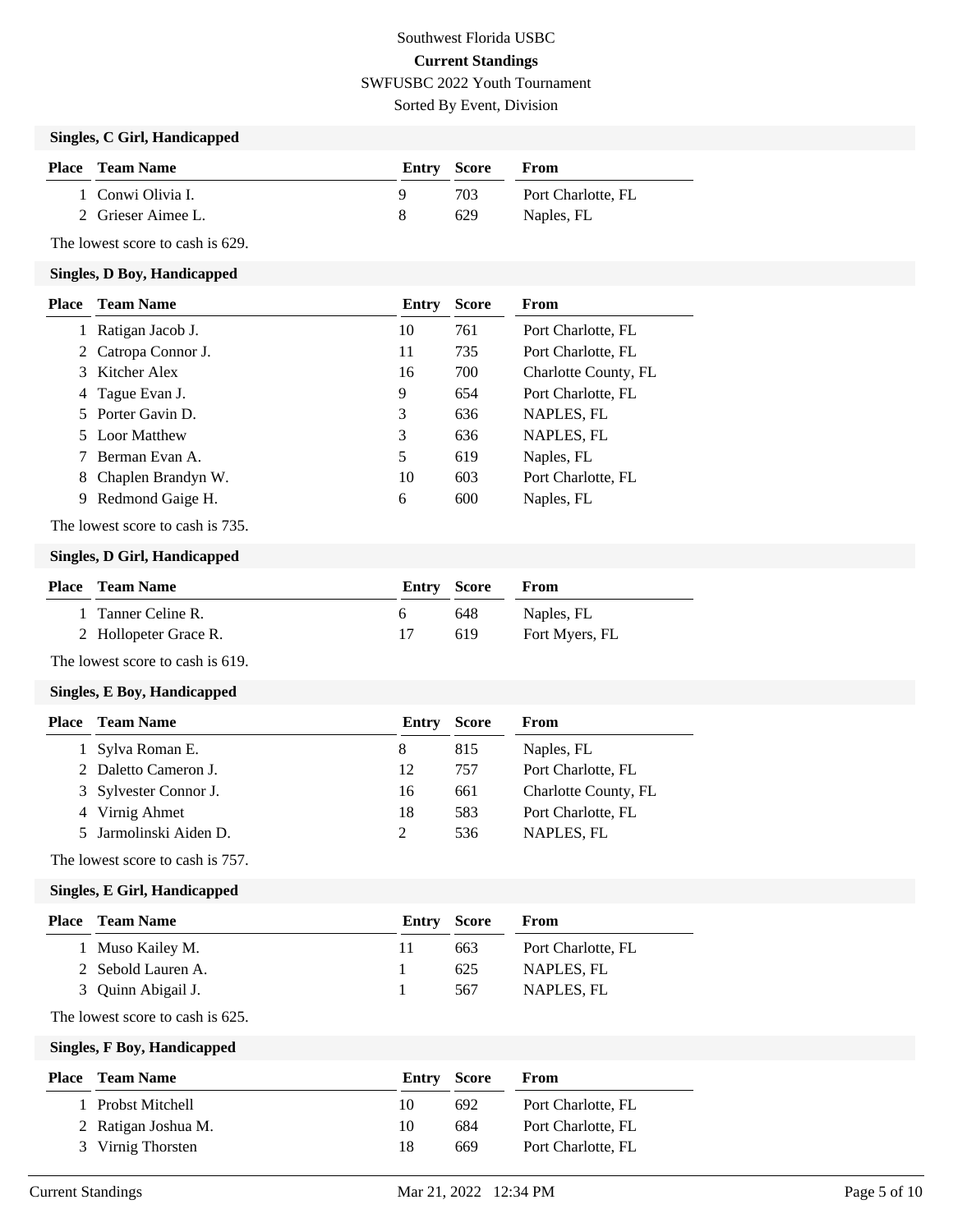Sorted By Event, Division

# **Singles, F Boy, Handicapped**

| Place | <b>Team Name</b>      | Entry         | Score | From               |
|-------|-----------------------|---------------|-------|--------------------|
|       | 3 Reid Angelo N.      | <sub>0</sub>  | 669   | Naples, FL         |
|       | 5 Meeks Allison       | $\mathcal{D}$ | 628   | Naples, FL         |
|       | 6 Pellicciotti Jax D. | 18            | 598   | Port Charlotte, FL |
|       | 7 Meeks Riley J.      | $\mathcal{D}$ | 560   | Naples, FL         |

The lowest score to cash is 684.

#### **Singles, F Girl, Handicapped**

| Place | <b>Team Name</b>     | Entry | <b>Score</b> | From                 |
|-------|----------------------|-------|--------------|----------------------|
|       | Probst Morgan        | 18    | 742          | Port Charlotte, FL   |
|       | Sylvester Riley J.   | 15    | 692          | Charlotte County, FL |
|       | 3 Sylvester Amaya N. | 15    | 685          | Charlotte County, FL |
|       | 4 Holly McKenna      | 5     | 668          | Naples, FL           |
|       | 5 Daletto Gemma N.   | 12    | 632          | Port Charlotte, FL   |
|       | 6 Poole Aubree H.    |       | 631          | NAPLES, FL           |
|       | Giardina Olivia F.   | 15    | 607          | Charlotte County, FL |
| 8.    | Giardina Jenna R.    | 15    | 600          | Charlotte County, FL |

The lowest score to cash is 692.

### **All Events - Handicap, A Boy, Handicapped**

| Place | <b>Team Name</b>        | Entry | <b>Score</b> | <b>From</b>        |
|-------|-------------------------|-------|--------------|--------------------|
| 1     | Belof Adam L.           | 13    | 2,103        | Cape Coral, FL     |
|       | 2 Richards Devin        | 14    | 2,051        | Fort Myers, FL     |
|       | 3 Forthofer Nicholas J. | 13    | 2,028        | Cape Coral, FL     |
|       | 4 Greenbaum Edison M.   | 14    | 1,954        | Fort Myers, FL     |
|       | 5 Ryan Jacob J.         | 11    | 1,912        | Port Charlotte, FL |
|       | 6 Forsyth Anthony C.    | 7     | 1,905        | Naples, FL         |
|       | Tutin Charles B.        | 7     | 1,883        | Naples, FL         |
| 8.    | <b>Rhoney Benson</b>    | 14    | 1,879        | Fort Myers, FL     |
| 9     | Desfosse Jaryd J.       | 9     | 1,848        | Port Charlotte, FL |
| 10    | Tague Logan T.          | 9     | 1,740        | Port Charlotte, FL |
| 11    | Mellert R J             | 8     | 1,725        | Naples, FL         |
|       |                         |       |              |                    |

The lowest score to cash is 2051.

#### **All Events - Handicap, A Girl, Handicapped**

| <b>Place – Team Name</b> | Entry Score |       | <b>From</b>          |
|--------------------------|-------------|-------|----------------------|
| 1 Hagler Katarina L.     |             |       | 2,021 Fort Myers, FL |
| 2 Patz Jennifer L.       |             | 1.813 | Naples, FL           |
|                          |             |       |                      |

The lowest score to cash is 1813.

#### **All Events - Handicap, B Boy, Handicapped**

| <b>Place</b> | <b>Team Name</b>   | Entry | Score | From               |
|--------------|--------------------|-------|-------|--------------------|
|              | Ryan Austin R.     | 11    | 1.937 | Port Charlotte, FL |
|              | 2 Williams Ian B.  | 14    | 1.913 | Fort Myers, FL     |
|              | 3 Johnson Terry J. | 17    | 1.814 | Fort Myers, FL     |
|              | 4 Patz Brian T.    |       | 1.773 | Naples, FL         |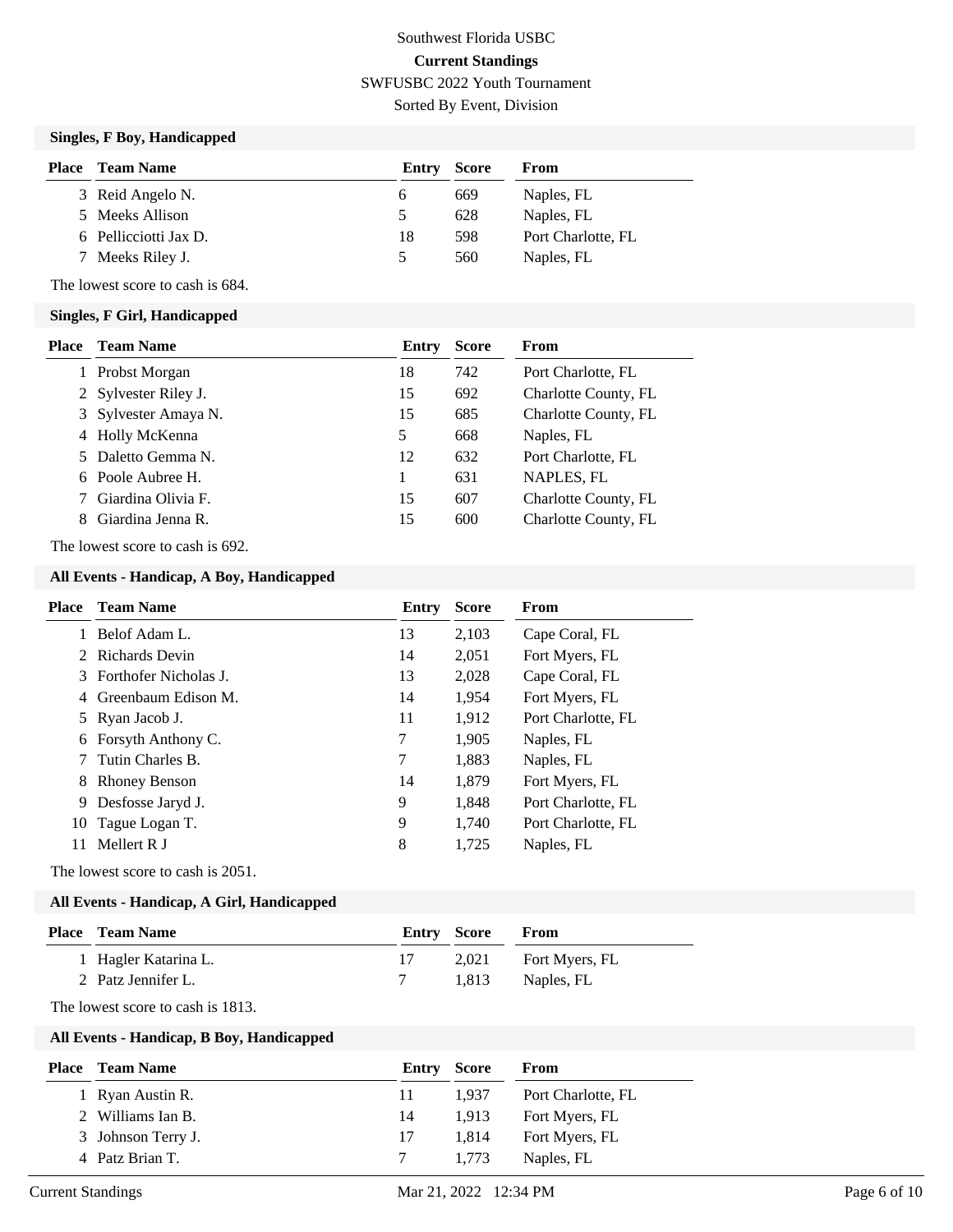Sorted By Event, Division

#### **All Events - Handicap, B Boy, Handicapped**

| <b>Place</b> Team Name | Entry Score | <b>From</b>          |
|------------------------|-------------|----------------------|
| 5 Salender Tanner G.   |             | 1,738 Fort Myers, FL |
| 6 Redmond Landon S.    | 6.          | 1,685 Naples, FL     |

The lowest score to cash is 1913.

#### **All Events - Handicap, B Girl, Handicapped**

| <b>Place</b> Team Name | <b>Entry Score</b> |       | <b>From</b>          |
|------------------------|--------------------|-------|----------------------|
| 1 White Samantha       |                    | 1.887 | Naples, FL           |
| 2 Stouffer Mackenzy R. | 13.                |       | 1,816 Cape Coral, FL |

The lowest score to cash is 1887.

#### **All Events - Handicap, C Boy, Handicapped**

| <b>Place</b> | <b>Team Name</b>            | Entry | <b>Score</b> | From                 |
|--------------|-----------------------------|-------|--------------|----------------------|
|              | Pleskin Sean M.             | 8     | 1.990        | Naples, FL           |
|              | 2 Robson Gabriel J.         | 13    | 1,885        | Cape Coral, FL       |
|              | 3 Bunkley Aidan M.          | 12    | 1,884        | Port Charlotte, FL   |
|              | 4 Stolarczyk Raymond M.     | 16    | 1,818        | Charlotte County, FL |
|              | 5 Mohler Brandon A.         | 4     | 1,798        | Naples, FL           |
|              | 6 Frazier Hayden Chase      | 4     | 1,768        | Naples, FL           |
|              | <b>Frazier Gavin Curtis</b> | 4     | 1,689        | Naples, FL           |
|              |                             |       |              |                      |

The lowest score to cash is 1885.

#### **All Events - Handicap, C Girl, Handicapped**

| <b>Place</b> Team Name | <b>Entry Score</b> | <b>From</b>              |
|------------------------|--------------------|--------------------------|
| 1 Conwi Olivia I.      |                    | 1.906 Port Charlotte, FL |
| 2 Grieser Aimee L.     | - 82               | 1,780 Naples, FL         |

The lowest score to cash is 1780.

#### **All Events - Handicap, D Boy, Handicapped**

| Place | <b>Team Name</b>      | Entry | <b>Score</b> | From                 |
|-------|-----------------------|-------|--------------|----------------------|
|       | Ratigan Jacob J.      | 10    | 2,242        | Port Charlotte, FL   |
|       | 2 Catropa Connor J.   | 11    | 2,093        | Port Charlotte, FL   |
| 3     | Tague Evan J.         | 9     | 2,068        | Port Charlotte, FL   |
|       | 4 Redmond Gaige H.    | 6     | 2,026        | Naples, FL           |
|       | 5 Sylvester Connor J. | 16    | 1,996        | Charlotte County, FL |
|       | 6 Kitcher Alex        | 16    | 1,911        | Charlotte County, FL |
|       | Berman Evan A.        | 5     | 1,906        | Naples, FL           |
|       | Chaplen Brandyn W.    | 10    | 1,886        | Port Charlotte, FL   |

The lowest score to cash is 2093.

#### **All Events - Handicap, D Girl, Handicapped**

| <b>Place</b> Team Name           |    | <b>Entry Score</b> | <b>From</b>          |  |  |
|----------------------------------|----|--------------------|----------------------|--|--|
| 1 Tanner Celine R.               | 6. | 2.023              | Naples, FL           |  |  |
| 2 Hollopeter Grace R.            |    |                    | 1,822 Fort Myers, FL |  |  |
| The lowest seems to each is 1922 |    |                    |                      |  |  |

The lowest score to cash is 1822.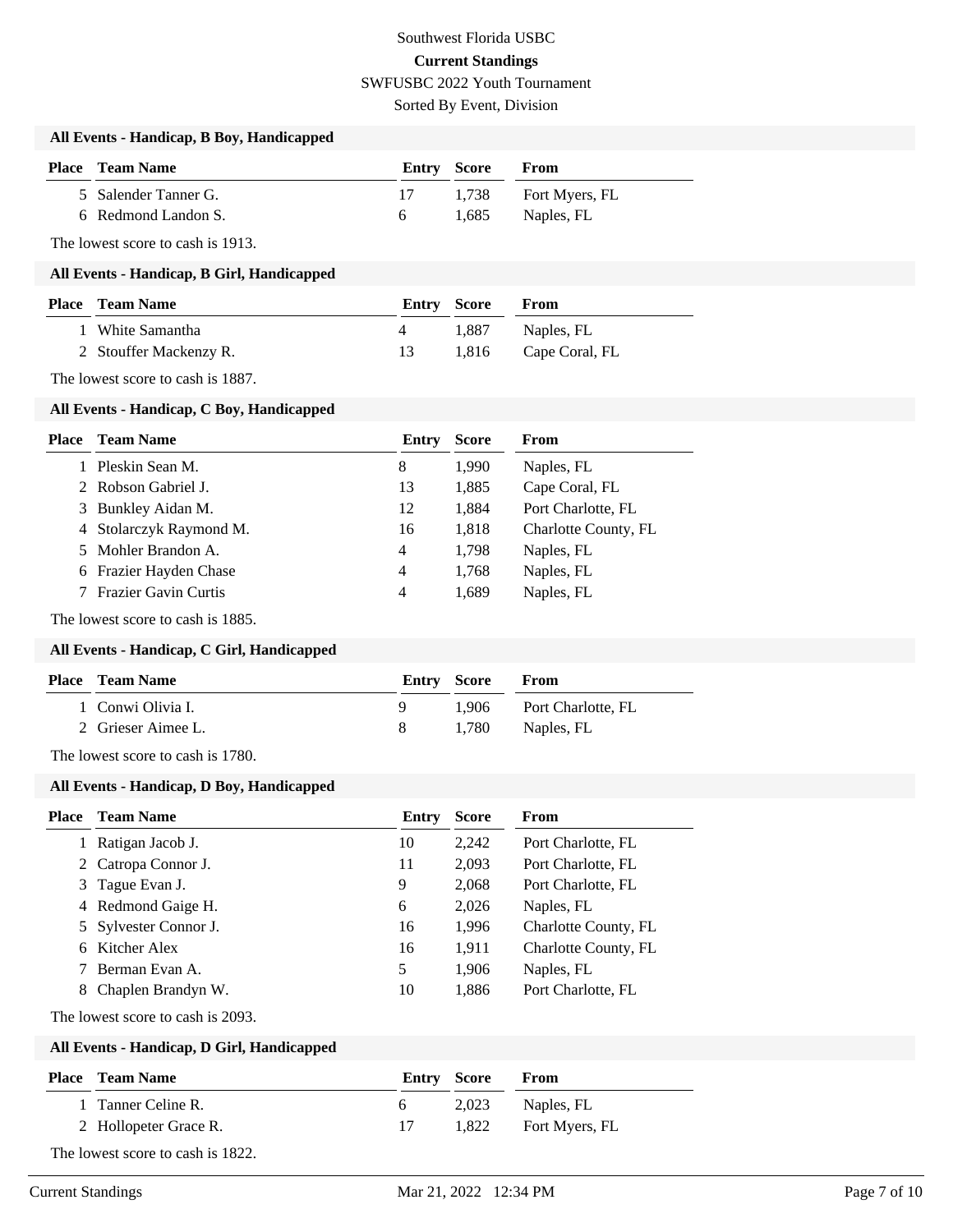Sorted By Event, Division

### **All Events - Handicap, E Boy, Handicapped**

| <b>Place</b> Team Name | Entry | <b>Score</b> | From                 |
|------------------------|-------|--------------|----------------------|
| 1 Sylva Roman E.       | 8     | 2.371        | Naples, FL           |
| 2 Daletto Cameron J.   | 12    | 2.220        | Port Charlotte, FL   |
| 3 Virnig Ahmet         | 18    | 1.807        | Port Charlotte, FL   |
| 4 Stolarczyk Luke      | 16    | 690          | Charlotte County, FL |

The lowest score to cash is 2220.

#### **All Events - Handicap, E Girl, Handicapped**

| <b>Place – Team Name</b> | <b>Entry Score From</b> |                          |
|--------------------------|-------------------------|--------------------------|
| 1 Muso Kailey M.         |                         | 2,035 Port Charlotte, FL |

The lowest score to cash is 2035.

#### **All Events - Handicap, F Boy, Handicapped**

| Place | <b>Team Name</b>      | Entry | <b>Score</b> | <b>From</b>        |
|-------|-----------------------|-------|--------------|--------------------|
|       | 1 Probst Mitchell     | 10    | 2,062        | Port Charlotte, FL |
|       | 2 Meeks Allison       | 5     | 1,975        | Naples, FL         |
|       | 3 Virnig Thorsten     | 18    | 1,895        | Port Charlotte, FL |
|       | 4 Pellicciotti Jax D. | 18    | 1,888        | Port Charlotte, FL |
|       | 5 Ratigan Joshua M.   | 10    | 1,887        | Port Charlotte, FL |
|       | 6 Reid Angelo N.      | 6     | 1,870        | Naples, FL         |
|       | Meeks Riley J.        | 5     | 1,818        | Naples, FL         |
|       |                       |       |              |                    |

The lowest score to cash is 1975.

### **All Events - Handicap, F Girl, Handicapped**

| <b>Team Name</b>     | Entry | <b>Score</b> | From                 |
|----------------------|-------|--------------|----------------------|
| Probst Morgan        | 18    | 2,135        | Port Charlotte, FL   |
| 2 Sylvester Riley J. | 15    | 2,064        | Charlotte County, FL |
| 3 Holly McKenna      | 5     | 1,944        | Naples, FL           |
| 4 Sylvester Amaya N. | 15    | 1,940        | Charlotte County, FL |
| 5 Daletto Gemma N.   | 12    | 1,882        | Port Charlotte, FL   |
| 6 Giardina Olivia F. | 15    | 1,863        | Charlotte County, FL |
| 7 Giardina Jenna R.  | 15    | 1,845        | Charlotte County, FL |
|                      |       |              |                      |

The lowest score to cash is 2064.

#### **All Events - Scratch, A Boy, Scratch**

| Place | <b>Team Name</b>        | Entry | <b>Score</b> | From               |
|-------|-------------------------|-------|--------------|--------------------|
|       | Belof Adam L.           | 13    | 2,103        | Cape Coral, FL     |
|       | 2 Richards Devin        | 14    | 2,051        | Fort Myers, FL     |
|       | 3 Forthofer Nicholas J. | 13    | 2,028        | Cape Coral, FL     |
|       | 4 Greenbaum Edison M.   | 14    | 1,915        | Fort Myers, FL     |
|       | 5 Rhoney Benson         | 14    | 1,774        | Fort Myers, FL     |
|       | 6 Ryan Jacob J.         | 11    | 1,750        | Port Charlotte, FL |
|       | Tague Logan T.          | 9     | 1,716        | Port Charlotte, FL |
| 8.    | Desfosse Jaryd J.       | 9     | 1,704        | Port Charlotte, FL |
|       |                         |       |              |                    |

The lowest score to cash is 2051.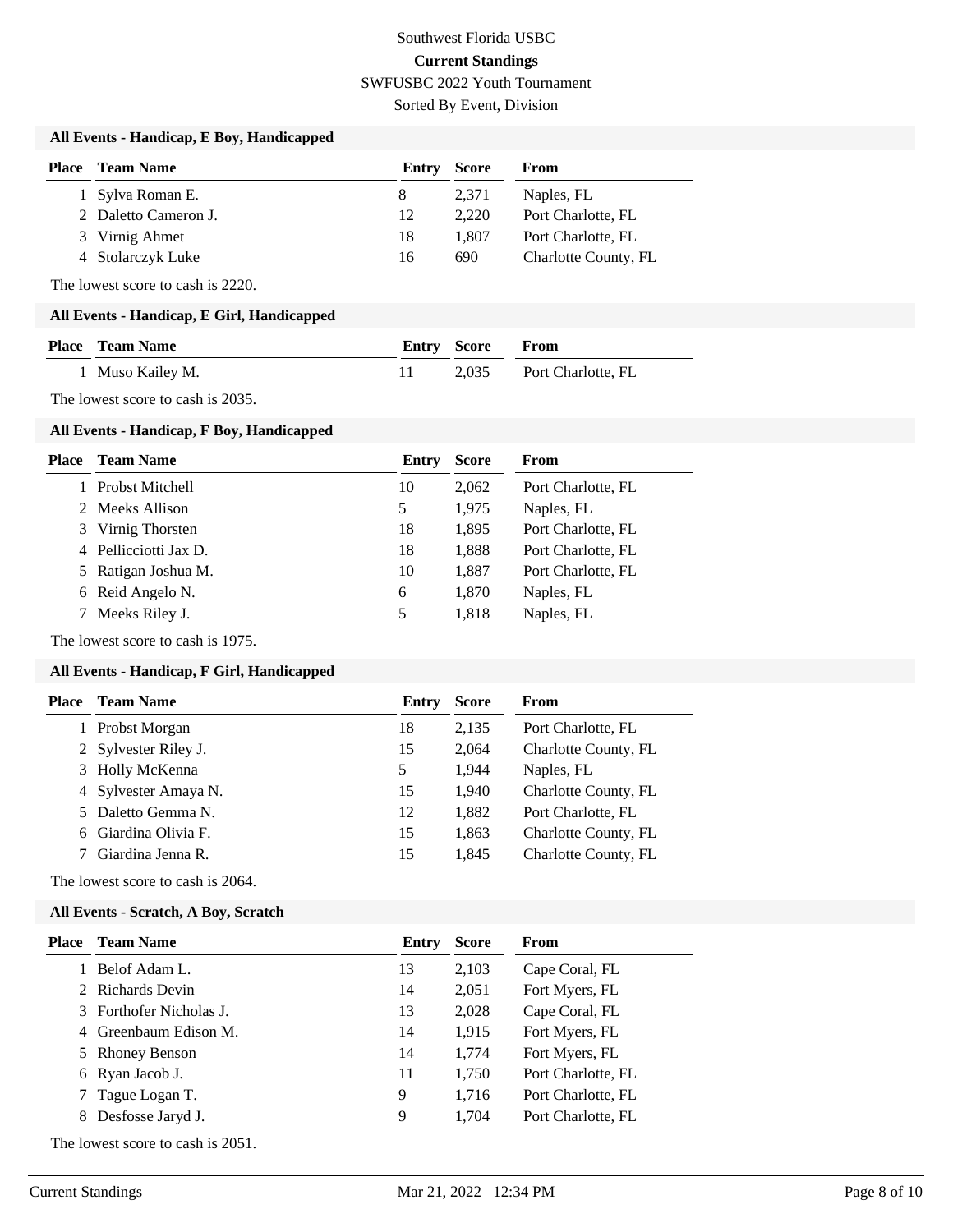Sorted By Event, Division

|              | All Events - Scratch, A Girl, Scratch |              |              |                      |
|--------------|---------------------------------------|--------------|--------------|----------------------|
|              | <b>Place</b> Team Name                | <b>Entry</b> | <b>Score</b> | From                 |
|              | 1 Hagler Katarina L.                  | 17           | 2,021        | Fort Myers, FL       |
|              | The lowest score to cash is 2021.     |              |              |                      |
|              | All Events - Scratch, B Boy, Scratch  |              |              |                      |
|              | <b>Place</b> Team Name                | <b>Entry</b> | <b>Score</b> | From                 |
|              | 1 Ryan Austin R.                      | 11           | 1,532        | Port Charlotte, FL   |
|              | The lowest score to cash is 1532.     |              |              |                      |
|              | All Events - Scratch, B Girl, Scratch |              |              |                      |
|              | <b>Place</b> Team Name                | <b>Entry</b> | <b>Score</b> | From                 |
|              | 1 Stouffer Mackenzy R.                | 13           | 1,567        | Cape Coral, FL       |
|              | The lowest score to cash is 1567.     |              |              |                      |
|              | All Events - Scratch, C Boy, Scratch  |              |              |                      |
| Place        | <b>Team Name</b>                      | <b>Entry</b> | <b>Score</b> | From                 |
|              | 1 Robson Gabriel J.                   | 13           | 1,399        | Cape Coral, FL       |
|              | 2 Bunkley Aidan M.                    | 12           | 1,368        | Port Charlotte, FL   |
| 3            | Stolarczyk Raymond M.                 | 16           | 1,278        | Charlotte County, FL |
|              | The lowest score to cash is 1368.     |              |              |                      |
|              | All Events - Scratch, C Girl, Scratch |              |              |                      |
| <b>Place</b> | <b>Team Name</b>                      | <b>Entry</b> | <b>Score</b> | From                 |
|              | 1 Conwi Olivia I.                     | 9            | 1,471        | Port Charlotte, FL   |
|              | The lowest score to cash is 1471.     |              |              |                      |
|              | All Events - Scratch, D Boy, Scratch  |              |              |                      |
|              | <b>Place</b> Team Name                | Entry        | <b>Score</b> | From                 |
|              | 1 Ratigan Jacob J.                    | 10           | 1,555        | Port Charlotte, FL   |
|              | 2 Catropa Connor J.                   | 11           | 1,496        | Port Charlotte, FL   |
| 3            | Tague Evan J.                         | 9            | 1,453        | Port Charlotte, FL   |
| 4            | Kitcher Alex                          | 16           | 1,316        | Charlotte County, FL |
| 5            | Chaplen Brandyn W.                    | 10           | 1,304        | Port Charlotte, FL   |
|              | 6 Sylvester Connor J.                 | 16           | 1,187        | Charlotte County, FL |
|              | The lowest score to cash is 1496.     |              |              |                      |
|              | All Events - Scratch, E Boy, Scratch  |              |              |                      |
| Place        | <b>Team Name</b>                      | <b>Entry</b> | <b>Score</b> | From                 |
|              | 1 Daletto Cameron J.                  | 12           | 1,419        | Port Charlotte, FL   |
|              | 2 Virnig Ahmet                        | 18           | 967          | Port Charlotte, FL   |
| 3            | Stolarczyk Luke                       | 16           | 399          | Charlotte County, FL |
|              | The lowest score to cash is 967.      |              |              |                      |
|              |                                       |              |              |                      |